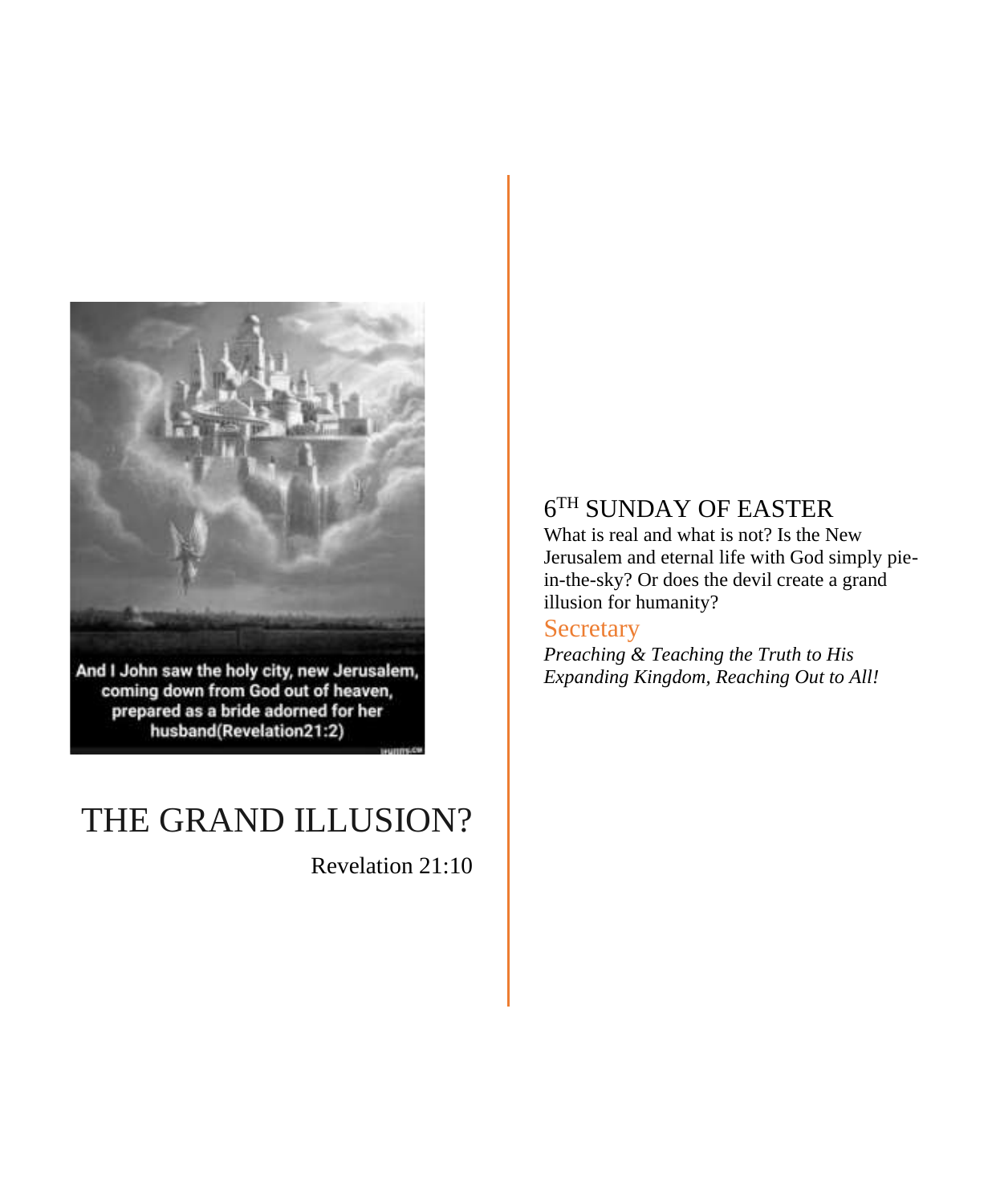## **The Lutheran Church & School of Messiah 840 N. 11th St. Grand Junction, CO 81501 970-245-2838**

## **6 th Sunday of Easter**

## **(May 22, 2022)**

*The Lord's Supper: If you are visiting with us or have not been instructed in the unique Lutheran teaching regarding the Lord's Supper, we kindly ask you to speak to the Pastor before communing. If you would like to come up for a blessing, feel free to do so. Simply cross your arms over your chest to let the Pastor know you would like a blessing. Thank you.*

## **Divine Service 4**

**Announcements**

**Sharing Peace (Shalom) of Christ**

## **Confession and Absolution**

**Opening Hymn: The Day of Resurrection** *LSB 478*

*The sign of the cross may be made by all in remembrance of their baptism.*

- P In the name of the Father and of the T Son and of the Holy Spirit.
- C **Amen.**
- P Our help is in the name of the Lord,
- C **who made heaven and earth.**
- P If You, O Lord, kept a record of sins, O Lord, who could stand?
- C **But with You there is forgiveness; therefore You are feared.**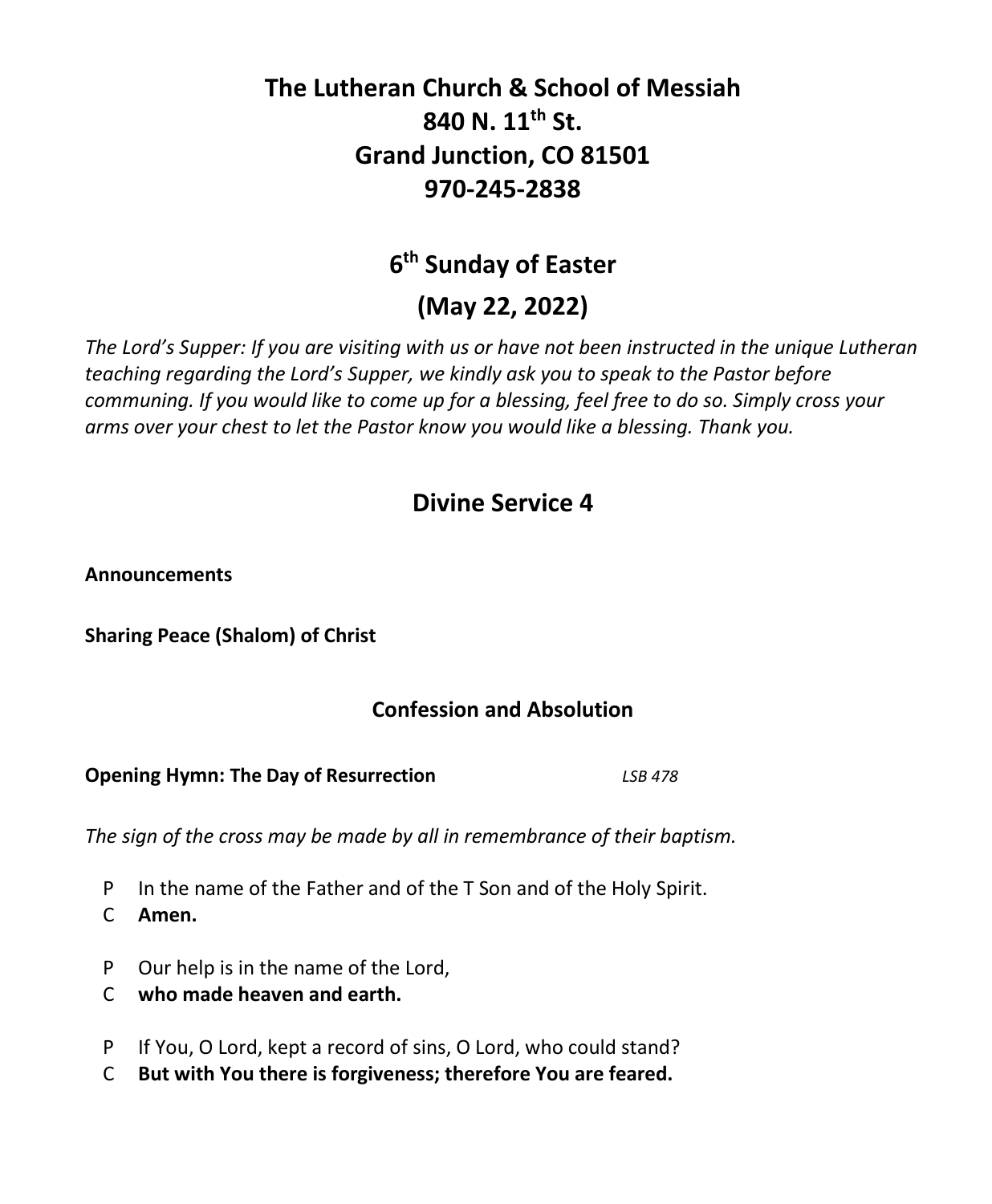- P Since we are gathered to hear God's Word, call upon Him in prayer and praise, and receive the body and blood of our Lord Jesus Christ in the fellowship of this altar, let us first consider our unworthiness and confess before God and one another that we have sinned in thought, word, and deed, and that we cannot free ourselves from our sinful condition. Together as His people let us take refuge in the infinite mercy of God, our heavenly Father, seeking His grace for the sake of Christ, and saying: God, be merciful to me, a sinner.
- C **Almighty God, have mercy upon us, forgive us our sins, and lead us to everlasting life. Amen.**
- P Almighty God in His mercy has given His Son to die for you and for His sake forgives you all your sins. As a called and ordained servant of Christ, and by His authority, I therefore forgive you all your sins in the name of the Father and of the T Son and of the Holy Spirit.
- C **Amen.**

## **Service of the Word**

**Introit** *Ps. 55:4, 16–18; antiphon: Ps. 55:22* Cast your burden on the LORD, and he will sus- **|** tain you;**\*** he will never permit the righteous to **|** be moved. **My heart is in anguish with- | in me;\* the terrors of death have fallen up- | on me.** But I **|** call to God,**\*** and the LORD will **|** save me. **Evening and morning and at noon I utter my com- | plaint and moan,\* and he | hears my voice.** He redeems my soul in safety from the battle **|** that I wage,**\*** for many are arrayed a- **|** gainst me. **Glory be to the Father and | to the Son\* and to the Holy | Spirit; as it was in the be- | ginning,\* is now, and will be forever. | Amen.** Cast your burden on the LORD, and he will sus- **|** tain you;**\*** he will never permit the righteous to **|** be moved.

C **Lord, have mercy. Christ, have mercy. Lord, have mercy.**

**Gloria in Excelsis** *LSB 204*

**Kyrie** *LSB 204*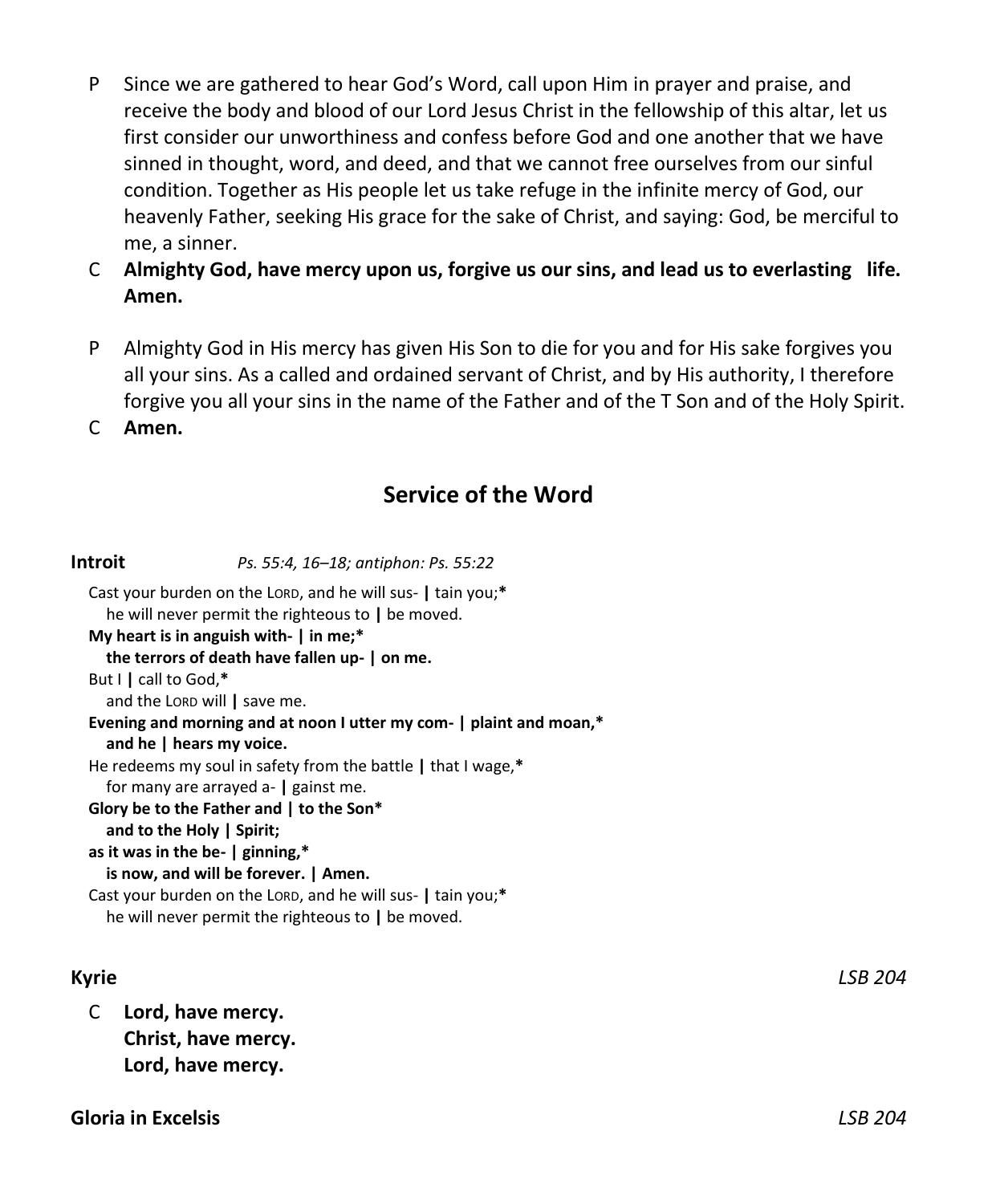C **To God on high be glory And peace to all the earth; Goodwill from God in heaven Proclaimed at Jesus' birth! We praise and bless You, Father; Your holy name we sing— Our thanks for Your great glory, Lord God, our heav'nly King.**

> **To You, O sole-begotten, The Father's Son, we pray; O Lamb of God, our Savior, You take our sins away. Have mercy on us, Jesus; Receive our heartfelt cry, Where You in pow'r are seated At God's right hand on high—**

**For You alone are holy, You only are the Lord. Forever and forever, Be worshiped and adored; You with the Holy Spirit Alone are Lord Most High, In God the Father's glory. "Amen!" our glad reply.**

## **Salutation and Collect of the Day**

- P The Lord be with you.
- C **And also with you.**
- P Let us pray.

O God, the giver of all that is good, by Your holy inspiration grant that we may think those things that are right and by Your merciful guiding accomplish them; through Jesus Christ, Your Son, our Lord, who lives and reigns with You and the Holy Spirit, one God, now and forever.

C **Amen.**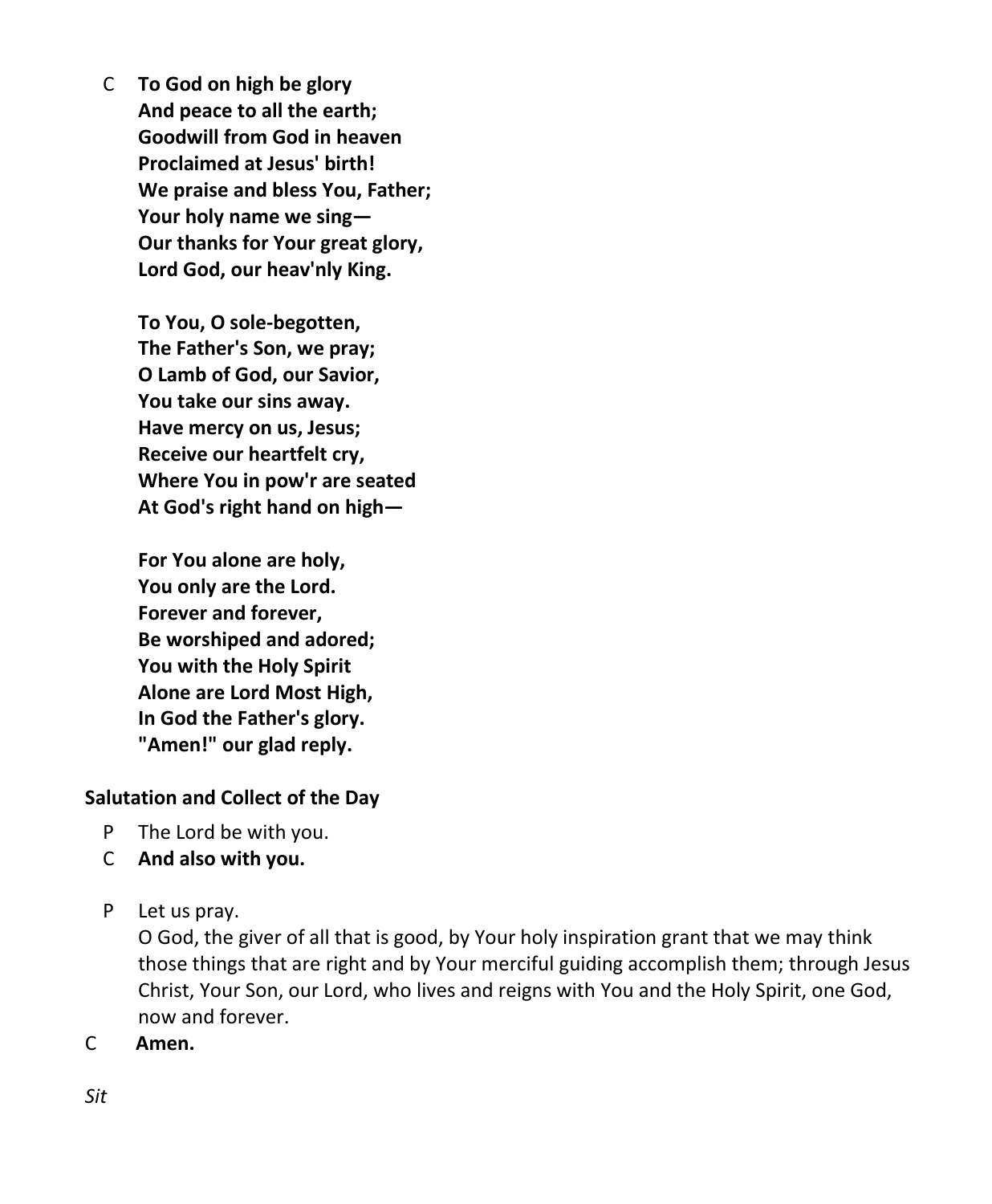#### **First Reading** *Acts 16:9–15*

 $9$  A vision appeared to Paul in the night: a man of Macedonia was standing there, urging him and saying, "Come over to Macedonia and help us."

<sup>10</sup>And when Paul had seen the vision, immediately we sought to go on into Macedonia, concluding that God had called us to preach the gospel to them.

 $11$ So, setting sail from Troas, we made a direct voyage to Samothrace, and the following day to Neapolis, <sup>12</sup>and from there to Philippi, which is a leading city of the district of Macedonia and a Roman colony. We remained in this city some days. <sup>13</sup>And on the Sabbath day we went outside the gate to the riverside, where we supposed there was a place of prayer, and we sat down and spoke to the women who had come together. <sup>14</sup>One who heard us was a woman named Lydia, from the city of Thyatira, a seller of purple goods, who was a worshiper of God. The Lord opened her heart to pay attention to what was said by Paul.  $15$ And after she was baptized, and her household as well, she urged us, saying, "If you have judged me to be faithful to the Lord, come to my house and stay." And she prevailed upon us.

- A This is the Word of the Lord.
- C **Thanks be to God.**

## **Second Reading** *Revelation 21:9–14, 21–27*

 $9$ Then came one of the seven angels who had the seven bowls full of the seven last plagues and spoke to me, saying, "Come, I will show you the Bride, the wife of the Lamb."  $^{10}$ And he carried me away in the Spirit to a great, high mountain, and showed me the holy city Jerusalem coming down out of heaven from God,  $11$ having the glory of God, its radiance like a most rare jewel, like a jasper, clear as crystal.  $^{12}$  thad a great, high wall, with twelve gates, and at the gates twelve angels, and on the gates the names of the twelve tribes of the sons of Israel were inscribed— $13$ on the east three gates, on the north three gates, on the south three gates, and on the west three gates.  $^{14}$ And the wall of the city had twelve foundations, and on them were the twelve names of the twelve apostles of the Lamb.

<sup>21</sup>And the twelve gates were twelve pearls, each of the gates made of a single pearl, and the street of the city was pure gold, transparent as glass.

 $^{22}$ And I saw no temple in the city, for its temple is the Lord God the Almighty and the Lamb.  $^{23}$ And the city has no need of sun or moon to shine on it, for the glory of God gives it light, and its lamp is the Lamb.  $^{24}$ By its light will the nations walk, and the kings of the earth will bring their glory into it, <sup>25</sup>and its gates will never be shut by day—and there will be no night there. <sup>26</sup>They will bring into it the glory and the honor of the nations. <sup>27</sup>But nothing unclean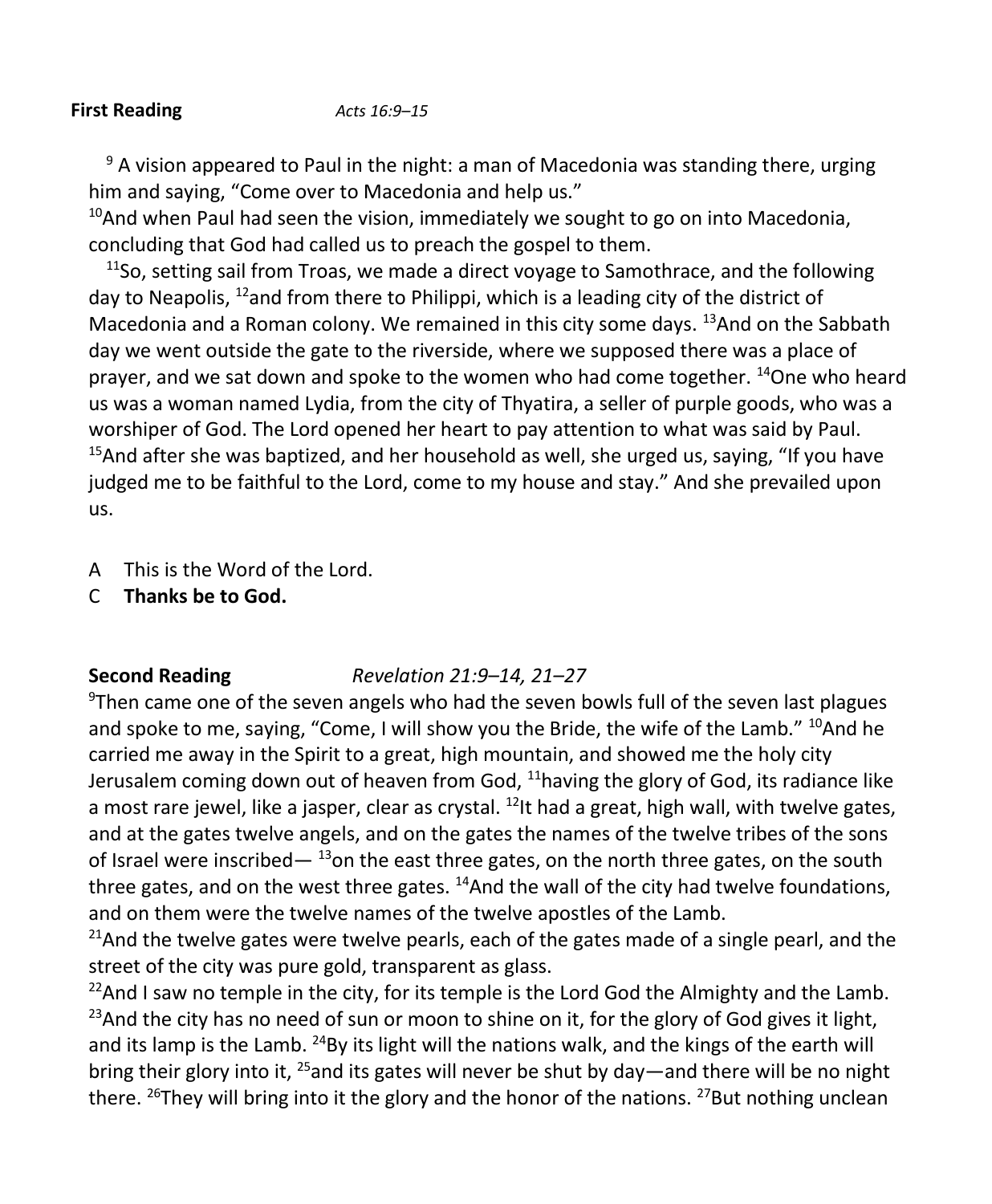will ever enter it, nor anyone who does what is detestable or false, but only those who are written in the Lamb's book of life.

- A This is the Word of the Lord.
- C **Thanks be to God.**

*Stand as you are able*

## **Alleluia and Verse**

- C **Alleluia, alleluia, alleluia.**
- C **These things are written that you may believe that Jesus is the Christ, the Son of God.**
- C **Alleluia, alleluia, alleluia.**

**Holy Gospel** *John 16:23–33*

- P The Holy Gospel according to St. John, the sixteenth chapter.
- C **Glory to You, O Lord.**

 $23$ In that day you will ask nothing of me. Truly, truly, I say to you, whatever you ask of the Father in my name, he will give it to you.  $24$ Until now you have asked nothing in my name. Ask, and you will receive, that your joy may be full.

 $25$ "I have said these things to you in figures of speech. The hour is coming when I will no longer speak to you in figures of speech but will tell you plainly about the Father. <sup>26</sup>In that day you will ask in my name, and I do not say to you that I will ask the Father on your behalf;  $27$  for the Father himself loves you, because you have loved me and have believed that I came from God.  $^{28}$ I came from the Father and have come into the world, and now I am leaving the world and going to the Father."

 $29$ His disciples said, "Ah, now you are speaking plainly and not using figurative speech!  $30$ Now we know that you know all things and do not need anyone to question you; this is why we believe that you came from God." <sup>31</sup>Jesus answered them, "Do you now believe? <sup>32</sup>Behold, the hour is coming, indeed it has come, when you will be scattered, each to his own home, and will leave me alone. Yet I am not alone, for the Father is with me.  $331$  have said these things to you, that in me you may have peace. In the world you will have tribulation. But take heart; I have overcome the world."

- P This is the Gospel of the Lord.
- C **Praise to You, O Christ.**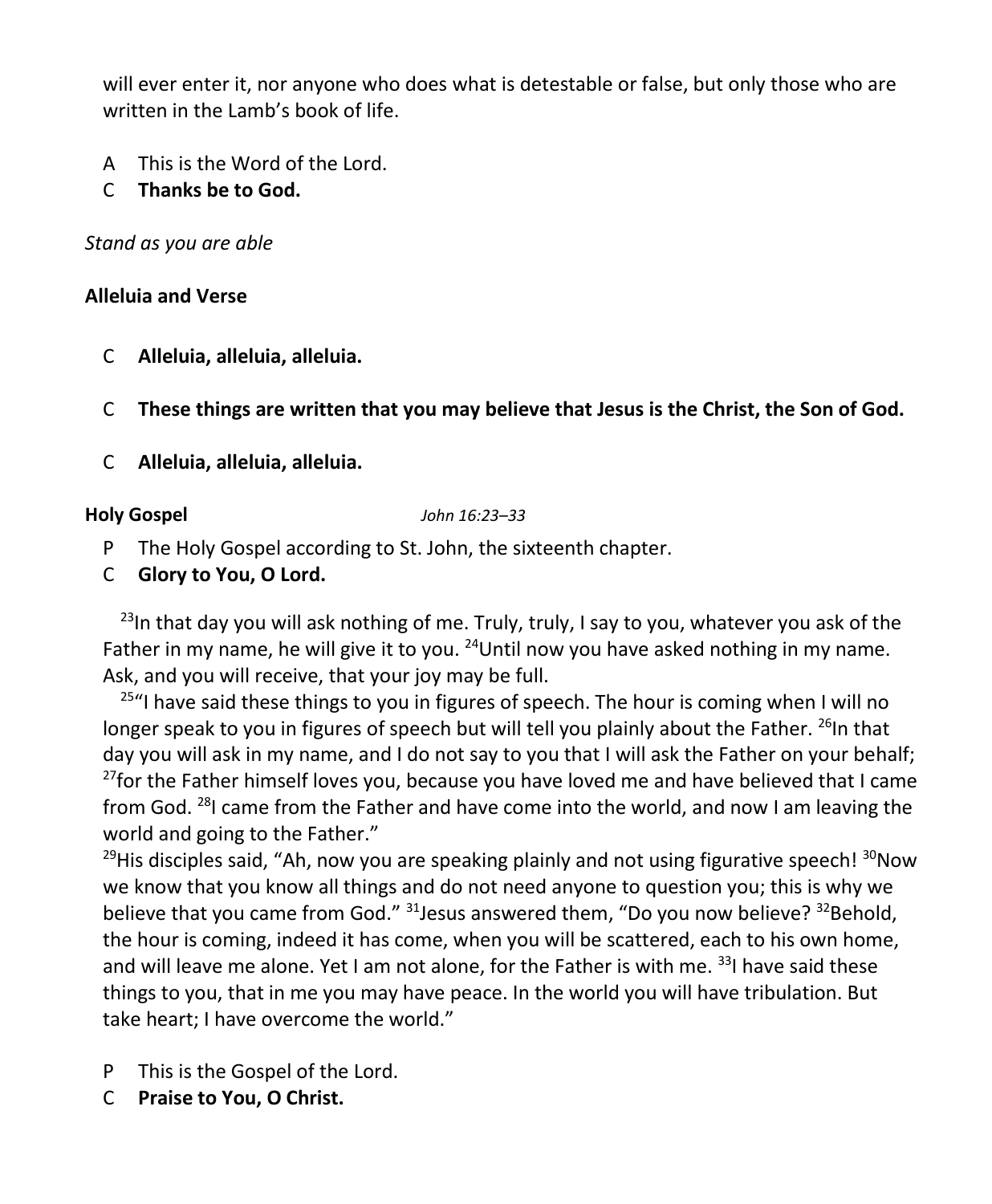## **Apostles' Creed** *LSB 207*

*["Creed" comes from the Latin credo, which means "I believe." From the time of Pentecost, the Ancient Christian Church has confessed a creed. The Early Christian Church has always*  believed, taught, and confessed these Scriptural teachings. This is why we are called a Creedal *Church.]*

C **I believe in God, the Father Almighty, maker of heaven and earth.**

**And in Jesus Christ, His only Son, our Lord, who was conceived by the Holy Spirit, born of the virgin Mary, suffered under Pontius Pilate, was crucified, died and was buried. He descended into hell. The third day He rose again from the dead. He ascended into heaven and sits at the right hand of God the Father Almighty. From thence He will come to judge the living and the dead.**

**I believe in the Holy Spirit, the holy Christian Church, the communion of saints, the forgiveness of sins, the resurrection of the body, and the life T everlasting. Amen.**

*Sit*

**Kid's Message**

**Hymn of the Day: Jerusalem, O City Fair and High** *LSB 674* **Sermon** *Which is the Grand Illusion?*Revelation 21:10 & John 16:33

*Stand as you are able*

**Prayer of the Church**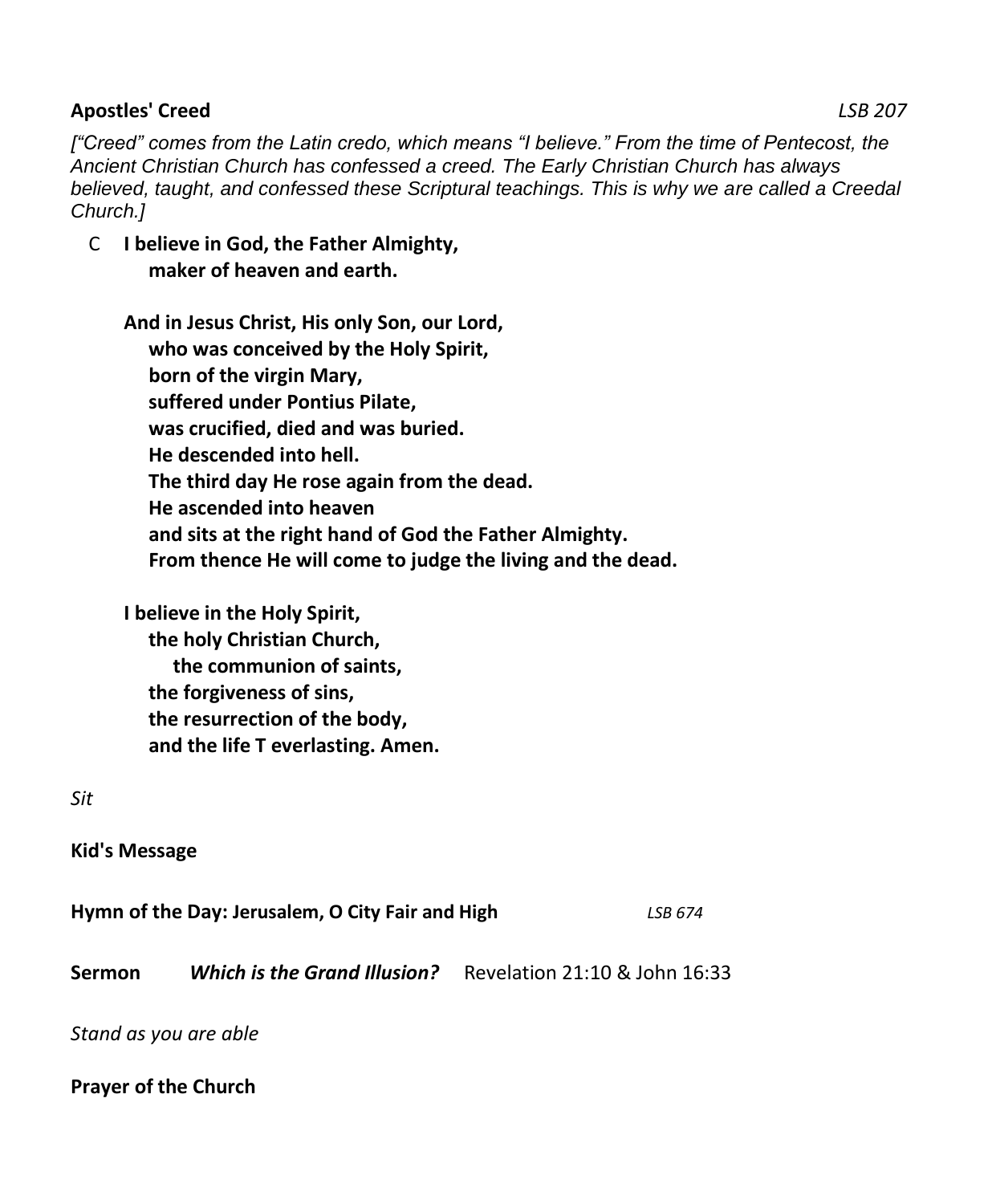**Offering:** *a basket is located outside of the sanctuary doors. Envelopes are available if you would like one.*

## **Service of the Sacrament**

*The Lord's Supper: If you are visiting with us or have not been instructed in the unique Lutheran teaching regarding the*  Lord's Supper, we kindly ask you to speak to the Pastor before communing. If you would like to come up for a blessing, *feel free to do so. Simply cross your arms over your chest to let the Pastor know you would like a blessing. Thank you.*

## **Preface** *LSB 208*

- P The Lord be with you.
- C **And also with you.**
- P Lift up your hearts.
- C **We lift them to the Lord.**
- P Let us give thanks to the Lord our God.
- C **It is right to give Him thanks and praise.**
- P It is truly good, right, and salutary that we should at all times and in all places give thanks to You, O Lord, holy Father, almighty and everlasting God, for the countless blessings You so freely bestow on us and all creation. Above all, we give thanks for Your boundless love shown to us when You sent Your only-begotten Son, Jesus Christ, into our flesh and laid on Him our sin, giving Him into death that we might not die eternally. Because He is now risen from the dead and lives and reigns to all eternity, all who believe in Him will overcome sin and death and will rise again to new life. Therefore with angels and archangels and with all the company of heaven we laud and magnify Your glorious name, evermore praising You and saying:

## **Sanctus** *LSB 208*

C **Holy, holy, holy Lord God of Sabaoth adored; Heav'n and earth with full acclaim shout the glory of Your name. Sing hosanna in the highest, sing hosanna to the Lord; Truly blest is He who comes in the name of the Lord.**

## **Prayer of Thanksgiving**

P Blessed are You, O Lord our God …

Hear us as we pray in His name and as He has taught us:

#### **Lord's Prayer** *LSB 209*

C **Our Father who art in heaven, hallowed be Thy name,**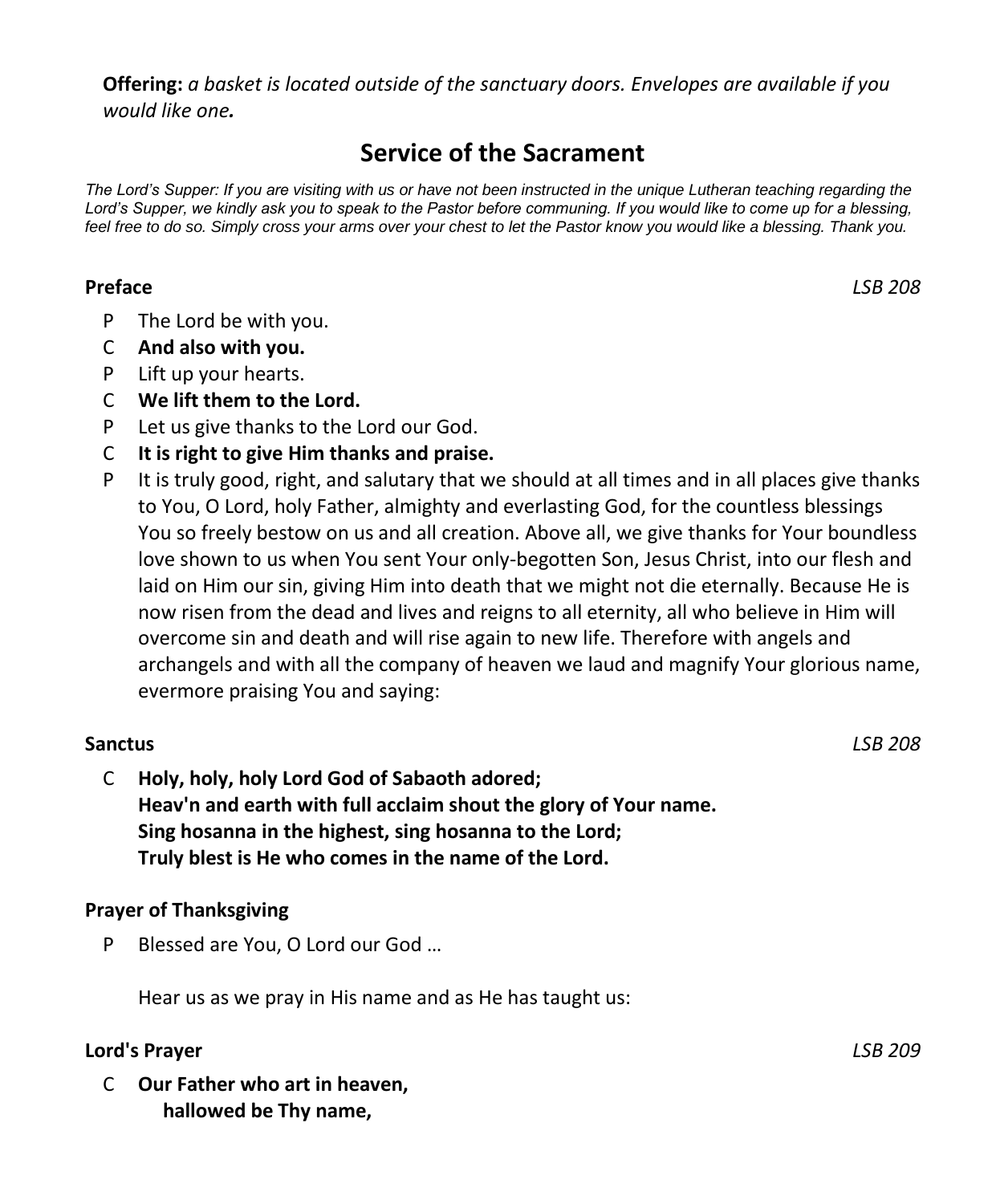**Thy kingdom come, Thy will be done on earth as it is in heaven; give us this day our daily bread; and forgive us our trespasses as we forgive those who trespass against us; and lead us not into temptation, but deliver us from evil. For Thine is the kingdom and the power and the glory forever and ever. Amen.**

*[\* The Conclusion for the Lord's Prayer is not in Matthew or Luke. The Conclusion is from 1Chronicles 29:10-11, King David's prayer in the assembly.]*

## **The Words Institution**

|                  | <b>Pax Domini</b>                                                                                                                                   |                | LSB 209 |
|------------------|-----------------------------------------------------------------------------------------------------------------------------------------------------|----------------|---------|
| P<br>C           | The peace of the Lord be with you always.<br>Amen.                                                                                                  |                |         |
| <b>Agnus Dei</b> |                                                                                                                                                     |                | LSB 210 |
| C                | O Jesus Christ, true Lamb of God,<br>You take the sin of the world away;<br>O Jesus Christ, true Lamb of God,<br>Have mercy on us, Lord, we pray.   |                |         |
|                  | O Jesus Christ, true Lamb of God,<br>You take the sin of the world away;<br>Have mercy on us, Jesus Christ,<br>And grant us peace, O Lord, we pray. |                |         |
| Sit              |                                                                                                                                                     |                |         |
|                  | <b>Distribution and Hymns</b>                                                                                                                       |                |         |
|                  | Distribution Hymn: I Come, O Savior, to Thy Table                                                                                                   | LSB 618        |         |
|                  | <b>Distribution Hymn: O Day of Rest and Gladness</b>                                                                                                | <b>LSB 906</b> |         |
|                  | Distribution Hymn: Want to Walk as a Child of the Light                                                                                             | LSB 411        |         |

*Stand as you are able*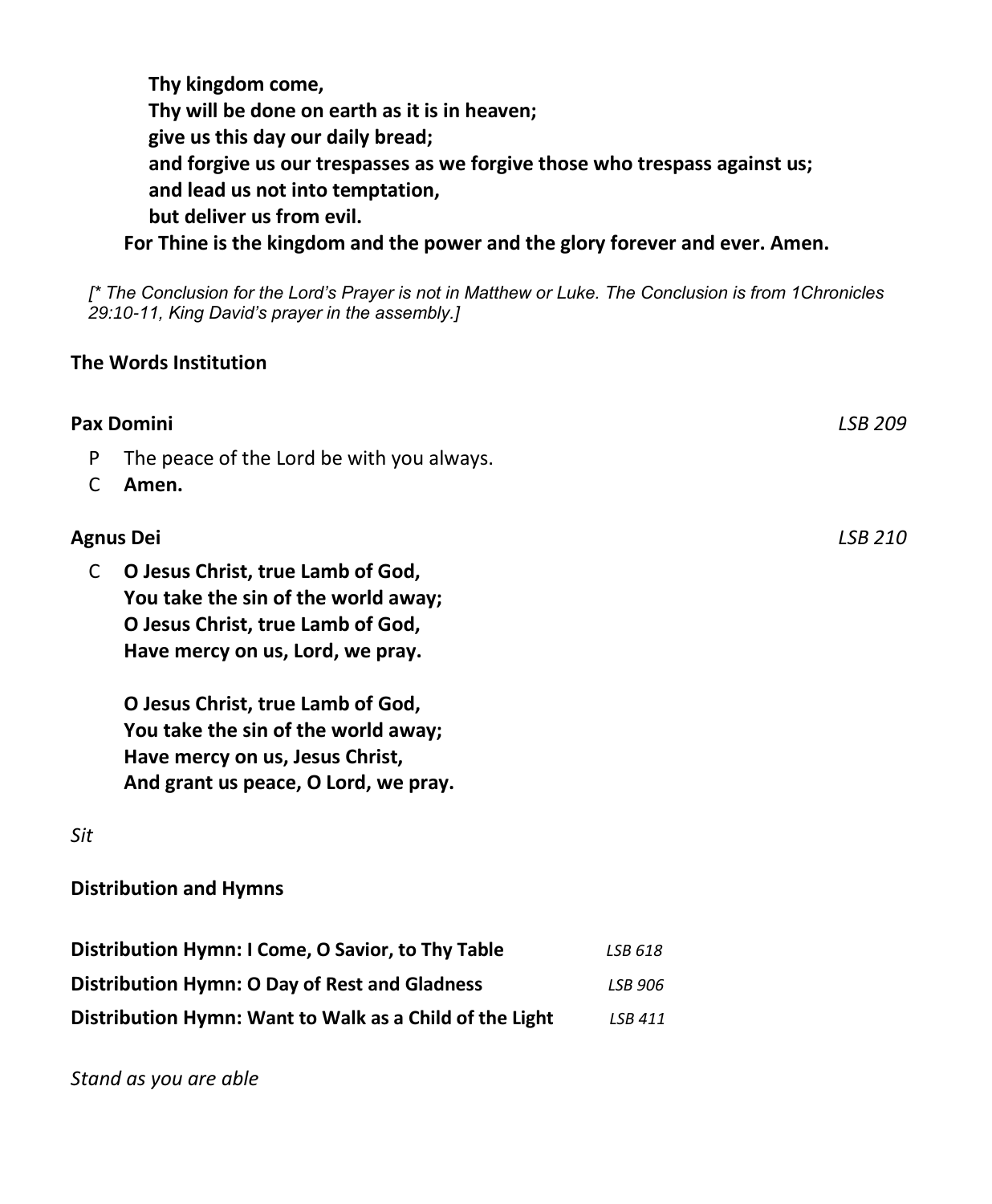**Nunc Dimittis** *LSB 211*

C **O Lord, now let Your servant Depart in heav'nly peace, For I have seen the glory Of Your redeeming grace: A light to lead the Gentiles Unto Your holy hill, The glory of Your people, Your chosen Israel.**

> **All glory to the Father, All glory to the Son, All glory to the Spirit, Forever Three in One; For as in the beginning, Is now, shall ever be, God's triune name resounding Through all eternity.**

#### **Post-Communion Collect**

- A Let us pray. …
- C **Amen.**

**Benedicamus and Benediction.** *[Latin for God's "Good Speak" to you]*

- A Let us bless the Lord.
- C **Thanks be to God.**
- P The Lord bless you and keep you. The Lord make His face shine on you and be gracious to you. The Lord look upon you with favor and T give you peace.
- C **Amen.**

#### **Closing Hymn: He's Risen, He's Risen** *LSB 480*

#### **Acknowledgments**

Divine Service, Setting Four from Lutheran Service Book

Unless otherwise indicated, all scripture quotations are from *The Holy Bible, English Standard Version*, copyright © 2001 by Crossway Bibles, a division of Good News Publishers. Used by permission. All rights reserved.

Created by Lutheran Service Builder © 2006 Concordia Publishing House.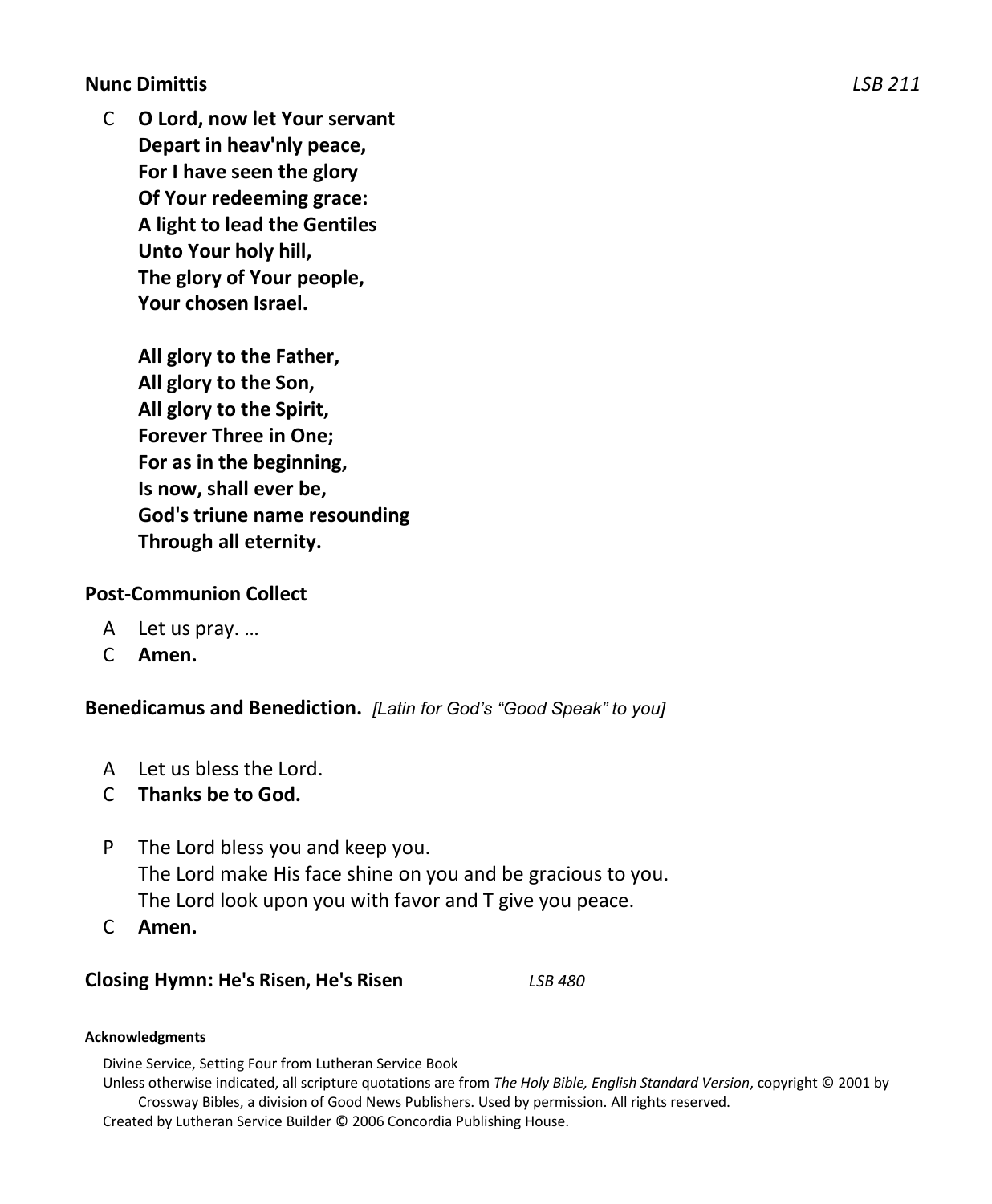## **6 th Sunday of Easter**



## **Revelation 21:10 & John 16:33** *Which is The Grand Illusion?*

This is the 6<sup>th</sup> Sunday of Easter. The Ascension of Christ is celebrated in the Christian Church this Thursday, which is the time when Jesus ascended into heaven. He would leave the disciples and assume His rightful place on God's throne. But He wouldn't leave them alone. He would send the Holy Spirit among them and in them.

 Satan's work is to hinder the work of Christ and His Church here on earth. He does this by inciting lies and moving hearts to believe his lies. One of these is to distort reality.

- $\triangleright$  What is real in your life? Are there sins of the past that plague you?
- $\triangleright$  What else is happening in your life that creates doubt about Jesus and His presence?
- $\triangleright$  Do you know someone who thinks that Jesus and Christianity are simply pie-inthe-sky?
- ➢ Which is *really* the grand illusion?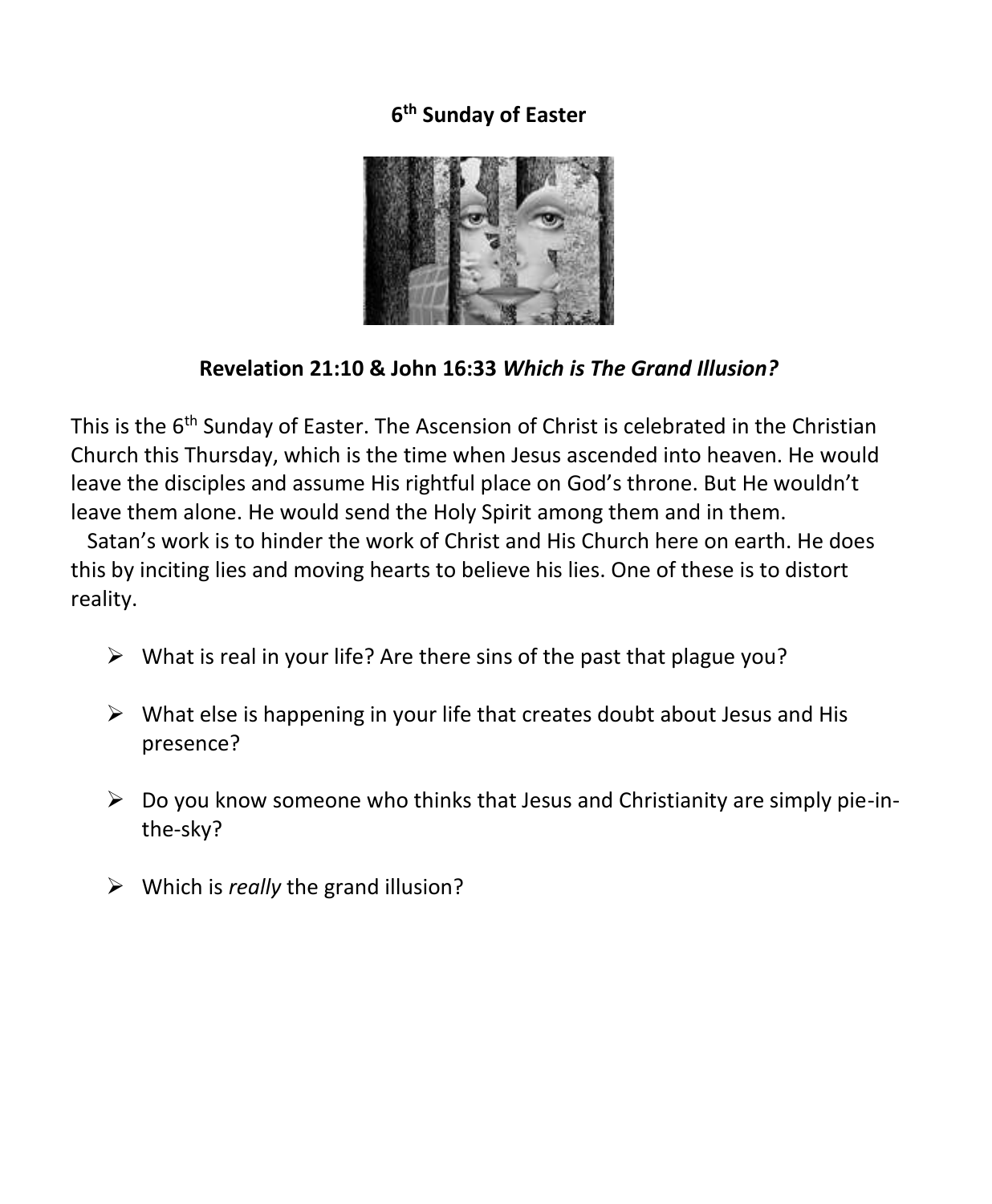#### **Those Serving in our Services The week of May 22, 2022**

| <b>Preacher</b>                  | <b>Rev. Michael Redeker</b> |                                                                                      |  |  |
|----------------------------------|-----------------------------|--------------------------------------------------------------------------------------|--|--|
| Organist                         | <b>Richard Scott</b>        |                                                                                      |  |  |
| <b>Acolytes</b><br><b>Elders</b> | <b>Sunday</b>               | 9:00am Elle Diedrich, Cal Diedrich                                                   |  |  |
| <b>Ushers</b>                    | Sunday                      | 9:00am Peter Chaney & Boyd Arnold                                                    |  |  |
| <b>Greeters</b>                  | 9:00am                      | Thad Noyes, Curtis Peterson, John O'Connor, Dean Hollatz<br><b>VOLUNTEERS NEEDED</b> |  |  |
| Videographer:                    |                             | <b>Jeremy Skoog</b>                                                                  |  |  |
|                                  |                             |                                                                                      |  |  |
|                                  |                             | <b>Calendar for the Week</b>                                                         |  |  |
| of May 22, 2022                  |                             |                                                                                      |  |  |
| Sunday                           | 9:00am                      | <b>COMMUNION, WORSHIP, Facebook Live</b>                                             |  |  |
|                                  | 10:30am                     | <b>Revelation Bible Study - FH</b>                                                   |  |  |
|                                  | 10:30am                     | <b>Sunday School and Bible Class</b>                                                 |  |  |
| <b>Monday</b>                    |                             |                                                                                      |  |  |
| <b>Tuesday</b>                   | 4:00-5:00pm                 | <b>Junior High Youth-MPR</b>                                                         |  |  |
|                                  | 5:30-7:00pm                 | <b>Senior High Youth-MPR</b>                                                         |  |  |
|                                  | 6:00pm                      | <b>Board of Evangelism</b>                                                           |  |  |
| Wednesday                        | 6:00pm                      | <b>NO CHURCH</b>                                                                     |  |  |
| <b>Thursday</b>                  |                             |                                                                                      |  |  |
| <b>Friday</b>                    |                             | Pastor's Day Off                                                                     |  |  |
| <b>Saturday</b>                  |                             |                                                                                      |  |  |
| Sunday                           | 9:00am                      | <b>COMMUNION &amp; WORSHIP, Facebook Live</b>                                        |  |  |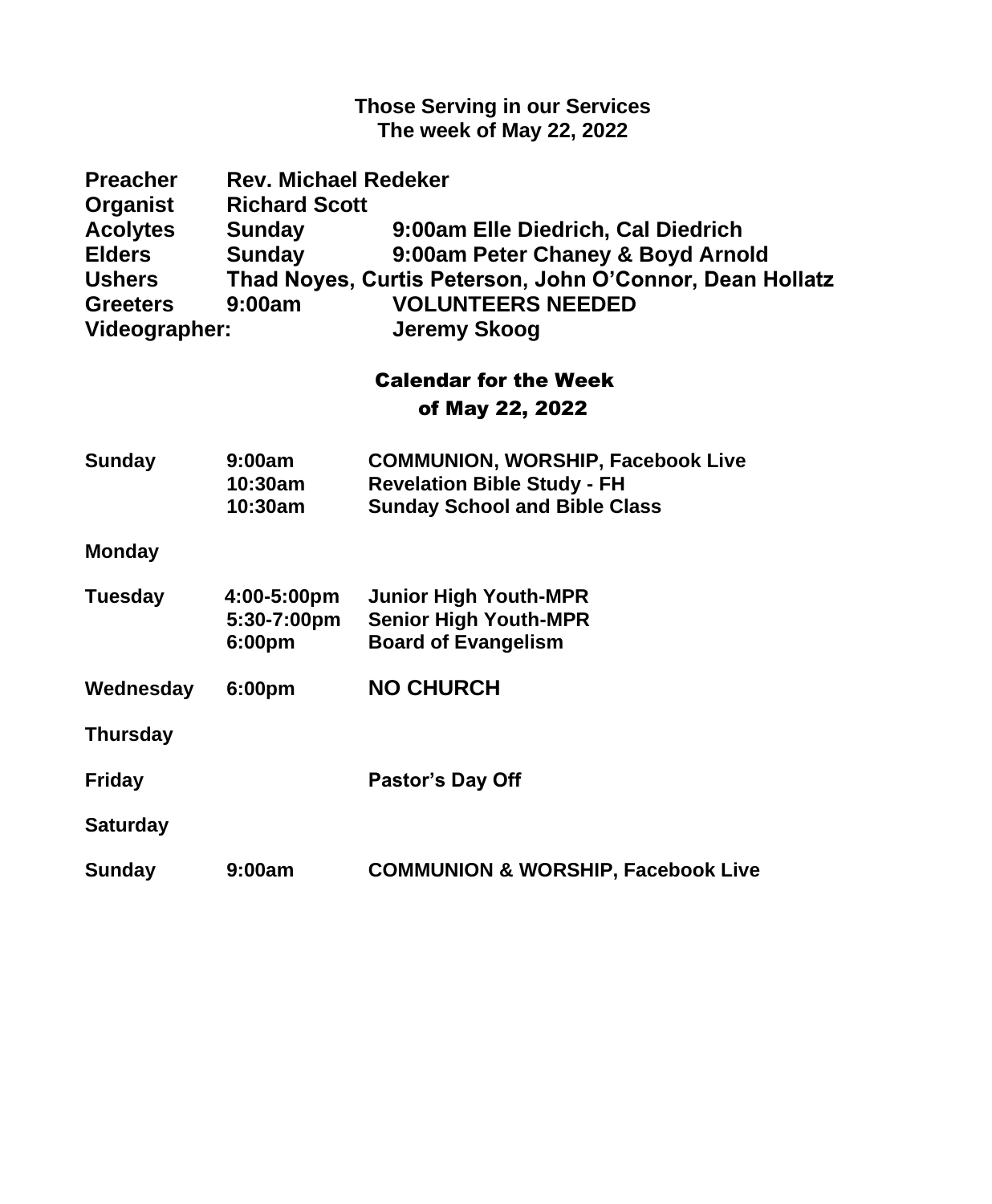## **ANNOUNCEMENTS FOR THE WEEK OF May 22, 2022**

**IN ORDER TO NOT LEAVE AN ANNOUNCEMENT OUT OF THE BULLETIN, PLEASE USE THE "LUTHERAN CHURCH AND SCHOOL OF MESSIAH BULLETIN-NEWSLETTER PUBLICATION FORM" FOUND IN THE RACK OUTSIDE THE OFFICE DOOR. TURN IT INTO THE OFFICE WHEN COMPLETE. THANK YOU! Don't use little pieces of paper, they tend to get lost in the shuffle.**

**\*\*\*\*\*BULLETIN ANNOUNCEMENTS ARE DUE TO THE CHURCH OFFICE BY WEDNESDAY MORNING AT 9:00AM. THANK YOU\*\*\*\*\***

**BIBLE STUDIES CANCELED: Wednesday bible study of Leviticus and Thursday online bible study – Leviticus will be canceled and will resume in August.**

New Member Sunday June 5<sup>th!</sup> All come eat and fellowship with your church family immediately following 9am service in the Fellowship Hall! It's a brunch potluck this time, bring dishes to share. "That we may be mutually encouraged by each other's faith, both yours and mine."-Romans 1:12. See you there!!

**The 7th/8th Grade Class Donations-** Thank you to everyone who chose to help cover the high gasoline costs for this trip. We appreciate your generosity and your support! -Kathy Reed

**VBS ITEMS NEEDED: VBS runs from June 13-17. We need various items. Please check the bulletin board and help out where you can. Anything is appreciated!**

**Donations for VBS can be stored in the Extended Day Room. This room can be accessed from 9:00am – Noon prior to VBS.**

**CHURCH CAMP IS CANCELLED DUE TO A WEDDING AND LACK OF FUNDS**. We'll let you know dates for next year's camp as soon as we know them. Questions??? Call Karen Skoog at 970-245-2838 and leave a message.

**Music Coordinator –** The church is looking for someone to be the Music Coordinator for services. Organists are already taken care of so we want someone who would be the go-to person when others want to share their voices or instruments at a church service. The coordinator would help set dates, work with the organists, etc. to help add more music to our worship experiences. This job could be done entirely at home. Call the office if interested or give Karen Skoog a call @970-242-2986 and leave a message.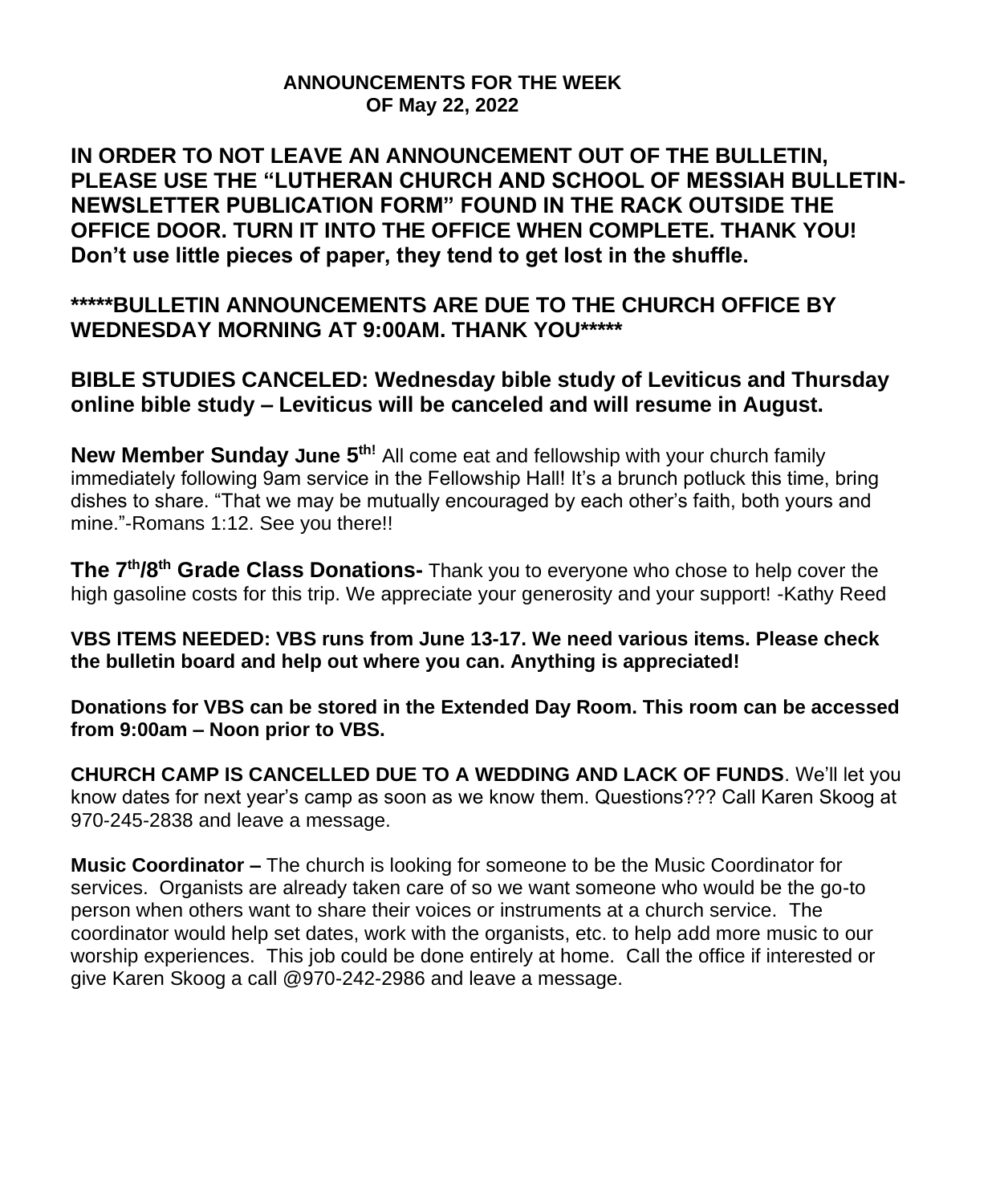#### **INCOME FOR THE PERIOD: 5/11/2022 – 5/17/2022 Amounts Weekly Donations \$18,828.50**

| \$18,828.50 |
|-------------|
| \$20,411.00 |
| \$53,266.88 |
| \$81,642.00 |
|             |

**SCHOLARSHIP PROGRAM –** Fund Raising continues. If you would like to donate, please write **"scholarship"** on the memo line of your paper or "online" check. Thank you!

**National Youth Gathering–** Less than 50 days and our group of 15 leave for Houston! We learned this week that the SUV we were planning to take is no longer available. We need a replacement. If you have a SUV that you would be willing to let us borrow July 7-15, please contact me. If we cannot find a replacement vehicle, then we are looking at an additional \$1,200 in rental fees that we would need to raise. We are also looking for donations to help cover the cost of shirts and snacks. We will be taking donations for JUCO parking that will cover our gas costs for our travel. If you would like to donate to this wonderful opportunity, please let me know or mark on your offering envelope. These amazing students have worked so hard and are very excited for this opportunity to grow in their faith, make new friendships, and see that they are not alone in their faith with 25,000 other young Lutherans! Thank you for all your support and prayers! Thank you! Glacia **970-201-0038**.

**Youth Group** will be going to Corn Lake on May 31<sup>st</sup>. Youth will meet at the church @ 6:00pm to leave and will be returning at @ 8:00pm.

YARD SALE for 2022 is July 14<sup>th</sup>, 15<sup>th,</sup> and 16<sup>th</sup>. We will be accepting donations beginning May 23rd in the gym, Monday thru Friday from 9am to 3pm**. The first week of set-up will begin on Monday, June 27th.** We welcome any help, even if it is only for an hour. LUNCH is provided for all helpers. **There are already several requests for pick-ups.** We have a trailer and transportation for these pick-ups. **Now we need strong backs to help load and unload these donations. For the Yard Sale days,** we need Sales Staff and Carry Out help. **\*\*Very important\*\*** Please sign-up to help on Sat. July 16th at 2pm, **Fresh Volunteers are needed to pack remaining donations and deliver to ARC, Salvation Army or your favorite charity.** Please call Debbie Fenske at 970-640-1470 with questions. **I will also have sign-up sheets set out in the narthex and west entrance. Thank you, Debbie**

**THRIVENT CHOICE DOLLARS-** Thrivent members, do not forget to direct your Choice Dollars to the church general fund or to the school scholarship fund. You have 2 easy options to direct your Choice Dollars: Online at [www.thrivent.com](http://www.thrivent.com/) or by calling **800-847-4836**.

**NIGHT VISION:** Praise Him Ministries is hosting the Night Vision event on July 8<sup>th</sup> and 9<sup>th</sup> right here in Grand Junction at Intermountain Veterans Memorial Park! If you would like to see a lineup of the performers for each day, you can do so @ [www.praisehimministries.org.](http://www.praisehimministries.org/) If you wish to purchase tickets, you can do so online @ [www.phmtickets.com](http://www.phmtickets.com/)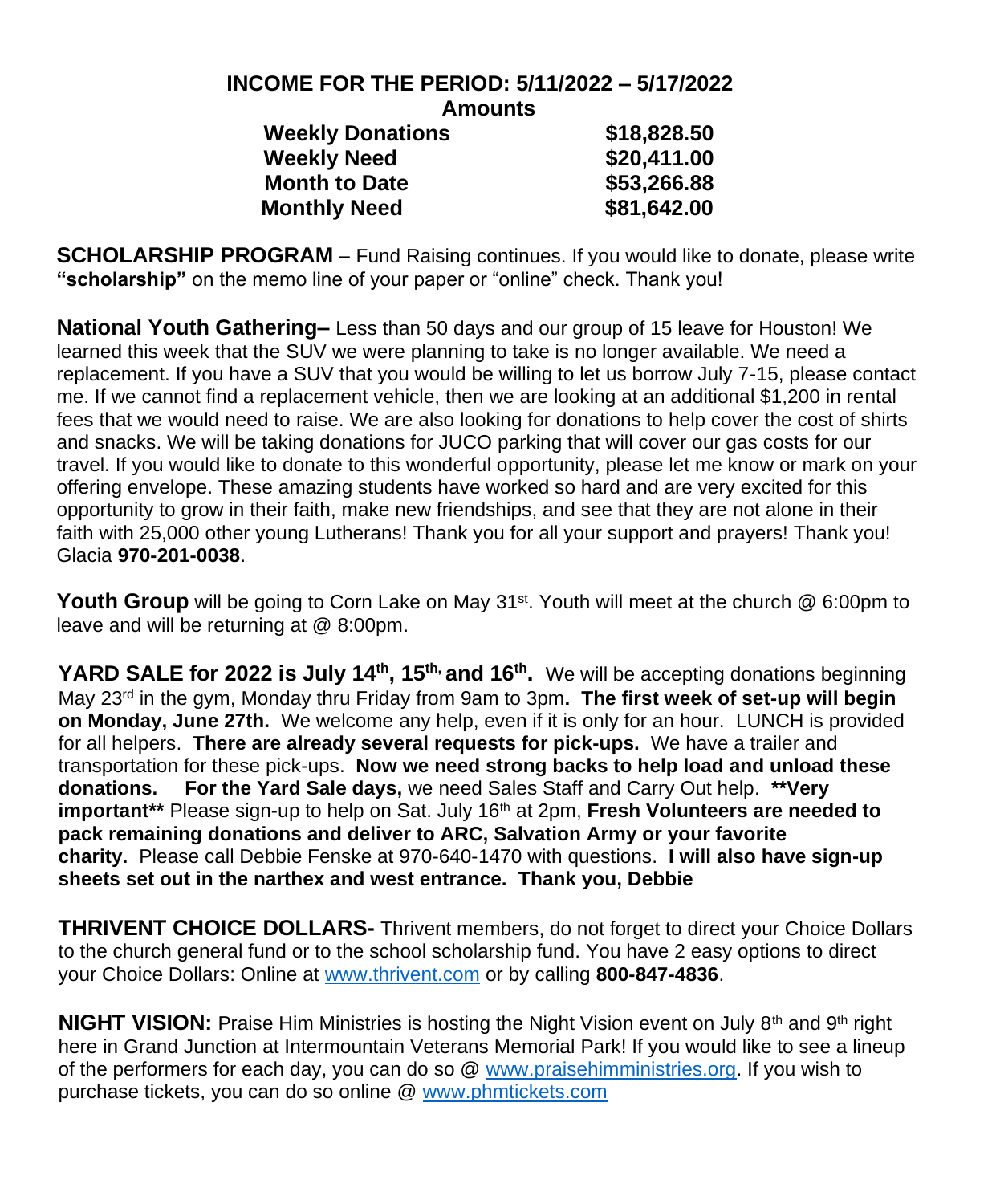**SPANISH TEACHER NEEDED FOR THE NEXT YEAR–** We STILL need a Spanish teacher for the 2022-2023 school year. If you know of a Christian who would be able to teach 10 hours a week in the afternoons, please have them contact Karen Mead. Please keep your ear to the ground and help us discover who God has set aside for us.

**BIRTHRIGHT UPDATE:** Birthright's guiding principle is "It is the right of every pregnant woman to give birth, and the right of every child to be born." Their motto is "We love them BOTH, mother and baby." Their current needs are diapers sizes 4 and 5 and wipes. They could also use towels and bath supplies, boys clothing (preemies through 12 months), girls' clothing (preemies through 24 months), socks size 12 months through 24 months. All donations are always appreciated. Thank you for your support.

**SHE HAS A NAME:** "SheHasAName" is a nonprofit organization dedicated to helping girls in Kenya get out of poverty-based prostitution. For several years this organization has led trips to Kenya to support and serve, bringing Christ's presence to the people who need it. Because of COVID-19, there has not been a trip since 2019, but this year from June 15 – 18 a group will be going. As a college student with my heart in ministry, this is an opportunity too good to let pass. If you are willing to donate financially to help this trip happen, I would be beyond grateful! Of course, I am willing to work for support as well, so if you have a job for me be sure to let me know! The total trip cost will be between \$2,500 and \$3,000 and it is advised to have the ticket cost covered ASAP (\$1,200-\$1,500). Be on the lookout for fundraisers and please contact me if you would like to help support me or any other students! To learn more, you can contact me at **970-985-5660** or Email: [cjpowell48@gmail.com.](mailto:cjpowell48@gmail.com). Thank you, Chris Hayes.

**LWML MITES-** Mite boxes are used for the collection of money for missions. Twenty-five per cent of the mite offering is sent to international LMWL for mission projects. Mite Money is used to further God's Kingdom through the mission projects selected by delegates at district and international conventions. Place your mite box wherever you can feed it: dressing table, office desk, laundry room, car, kitchen counter, etc. You mite want to give your mite box to family members and friends.

**We are still seeking donations for Letha Wallace's moving expenses** to Grand Junction in June. Letha has accepted the call to be our  $7<sup>th</sup>/8<sup>th</sup>$  grade teacher.

## **LCMS FOUNDATION GIFT PLANNING MESSAGE:**

Faithful stewardship of your estate means keeping up with changes in the world, in your personal life and making sure your plans are up to date. Tax laws change constantly as different political parties move in and out of power. Thirty years ago, an estate might have had to pay federal estate tax if it was valued over 600,000. Today that number is \$12 million. Five years ago, you could bequest your IRA to family over their lifetime. Today they must cash it out in ten years. Your Messiah Gift Planning Counselor can help you begin to identify areas where your taxes and your plan do not line up. Contact Jason Jones at [Jason.Jones@lfnd.org](mailto:Jason.Jones@lfnd.org) or call him directly at **(970) 988- 0305**.